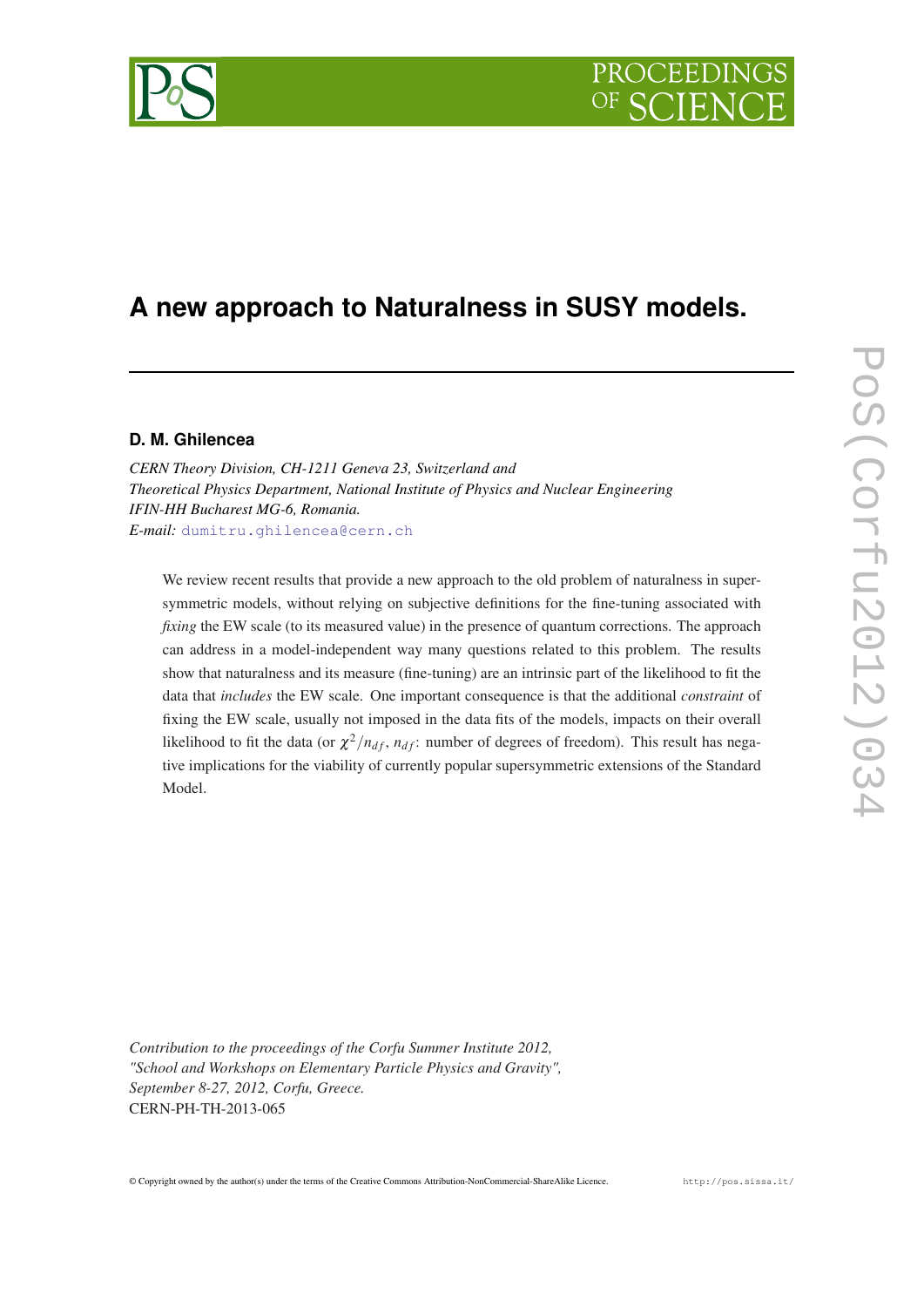#### <span id="page-1-0"></span>1. Naturalness: many questions, few answers.

The purpose of this talk is to provide a new, different perspective to the old problem of naturalness in particle theory, based on recent results [[1](#page-11-0), [2](#page-11-0)] that we review here. As pointed out long ago [\[3\]](#page-12-0), in order to *fix* the electroweak (EW) scale in the Standard Model (SM) to its current value, in the presence of quantum corrections, a tremendous amount of "fine" tuning of parameters is required (roughly 1 part in 10<sup>33</sup>), and this is thought to be *unnatural*. This tuning is just another face of the large hierarchy between the EW and the Planck scales and indicates when a model is unnatural, *assuming* its validity up to the Planck scale. However, "new physics" can enter at some lower scale. For example, additional symmetries can naturally explain such hierarchies [[4](#page-12-0)]. One such possibility is to build models based on scale (conformal) symmetry [[5\]](#page-12-0), not presented here. Another possibility is to use low-energy supersymmetry, which is the case discussed below. With supersymmetry broken at a scale *msusy* above few TeV, there is however a "remnant" of the finetuning mentioned in the SM that worsens as *msusy* is increased, due to negative SUSY searches. So the level of fine tuning became a "measure" of the success of SUSY as a *natural* solution to the hierarchy problem i.e. a measure of the naturalness of a model.

The problem is that we do not have a widely accepted definition for fine tuning  $\Delta$  and criteria to decide when a model is natural. This brings many open questions. The first definition was [\[6\]](#page-12-0)

$$
\Delta = \max_{\gamma_i} \left| \frac{\partial \ln \nu}{\partial \ln \gamma_i} \right|, \qquad \gamma = \{m_0, m_{1/2}, A_0, B_0, \mu_0 \cdots \}.
$$
 (1.1)

where  $\gamma_i$  are components of the set  $\gamma$  of SUSY-related parameters that define the model and  $\nu$  is the EW scale (higgs vev). This definition is motivated from the physics point of view, and measures the stability of the EW scale at the quantum level under small variations of γ*<sup>i</sup>* , after SUSY is broken. It was used in many tests for the naturalness of the models. But an immediate question arises: ∆ depends on parameters γ*<sup>i</sup>* , so should these parameters include only those that SUSY introduces or also some non-SUSY ones as well, like nuisance variables (e.g. Yukawa couplings)? For example top Yukawa coupling could bring the dominant contribution to  $\Delta$ , so should we include  $y_t$  on the list of parameters in (1.1)? Further, one can also use other definitions for ∆, see [\[7\]](#page-12-0), or more recently [[8](#page-12-0)], or for example:

$$
\Delta = \left\{ \sum_{\gamma_i} \left( \frac{\partial \ln \nu}{\partial \ln \gamma_i} \right)^2 \right\}^{1/2}, \qquad \gamma = \{m_0, m_{1/2}, A_0, B_0, \mu_0 \cdots \}.
$$
 (1.2)

Do all these different definitions for ∆ lead to similar conclusions for the viable regions of the parameter space of the model? what is the right definition of fine tuning? Another drawback is that ∆ provides a local measure in the γ*<sup>i</sup>* space of the quantum cancellations that fix the EW scale, while to compare models, one could say that a more global measure is desirable. How do we compare models of different ∆, over the entire parameter space?

Even if all theorists agree on a particular definition for  $\Delta$ , then what  $\Delta$  is acceptable for a model to be considered *natural*? In principle we want ∆ be small, so the EW scale is stable when varying  $\gamma_i$ , in the presence of the radiative corrections; but is  $\Delta = 100$  (i.e. tuning of 1 part in 100)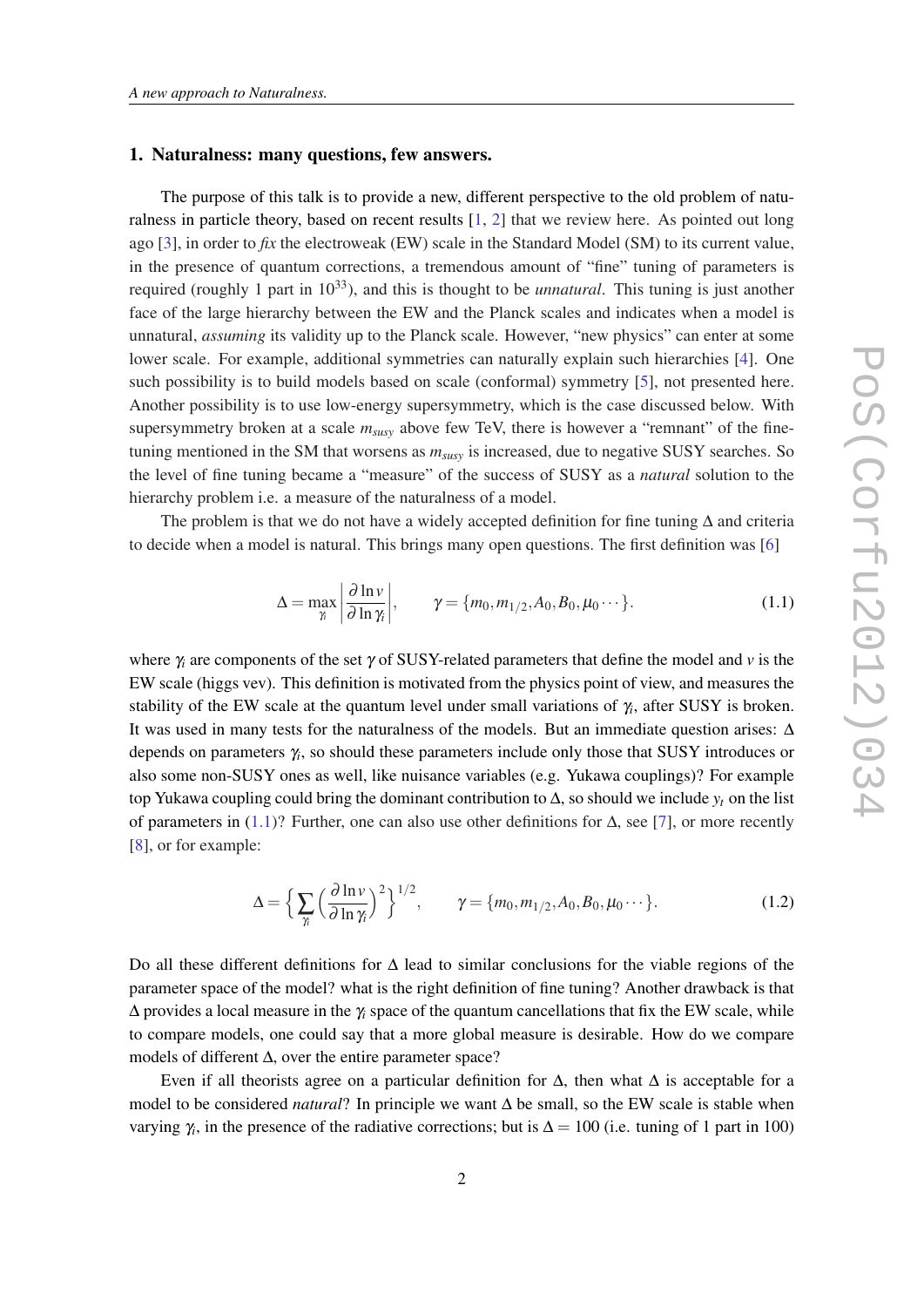<span id="page-2-0"></span>acceptable? or  $\Delta = 10000$ ? If no sign of TeV-scale supersymmetry is found at the LHC, is there a value of  $\Delta$  for which we should give up a model based on low-energy supersymmetry?

Further questions arise when comparing two models, as discussed in the following. Firstly, for a supersymmetric model that can fit the experimental data represented by a set of observables  $O_i^{\text{ex}}$ of theoretical values  $O_i^{\text{th}}$ , one defines

$$
\chi^2 = \sum \frac{(O_i^{\text{th}} - O_i^{\text{ex}})^2}{\sigma_i} \tag{1.3}
$$

A good  $\chi^2$  fit requires that ( $n_{df}$  denotes the number of degrees of freedom)

$$
\chi^2 / n_{df} \approx 1, \qquad \text{where} \qquad n_{df} \equiv n_Q - n_p. \tag{1.4}
$$

with  $n<sub>O</sub>$  the number of observables fitted and  $n<sub>p</sub>$  the number of parameters of the model ( $\gamma$ <sub>*i*</sub>, etc).

Suppose now that we have two models A and B: model A has a very good fit  $\chi^2/n_{df} \approx 1$  but fine-tuning  $\Delta$  (according to some definition) of order  $\mathcal{O}(1000)$ . So the model is likely but rather ...unnatural! Consider that model B has a good  $\chi^2/n_{df}$  but slightly worse compared to model A, but its fine tuning much improved  $\mathcal{O}(10)$  (according to the same definition). How do we decide which model of the two is better? This situation is confusing, more so since current data fits indeed report separately the value of  $\chi^2/n_{df}$  and the value of  $\Delta$ . Also the possibility of having a realistic model (i.e. good likelihood) that is unnatural, or a natural one but unrealistic reflects a puzzling situation. We would like to answer these questions, but since we cannot even agree on a definition for  $\Delta$ , how to address them?

It is then highly desirable not to rely on any *definition* for fine-tuning and to use more fundamental arguments (and eventually *derive* a measure for naturalness from these). The first step to understand what happens is this: one tunes the parameters γ*<sup>i</sup>* to fit the observables. This brings a  $\chi^2/n_{df}$  "cost". One must also tune the same parameters  $\gamma_i$  to *fix* the EW scale, which is central to the issue of fine tuning ∆. Clearly, there is no technical difference between the two tunings. That means that total  $\chi^2$  and  $\Delta$  must be technically related. But what is their relation?

Let us think from a different perspective and provide the central idea. While we cannot agree on a definition for fine-tuning (naturalness) in a model, we do know if a model is realistic or not: we test it against experimental data. We do so by computing the likelihood to fit the data (frequentist approach) or the Bayesian probability of the model. These are well defined mathematical (probabilistic) tools used to test a model. Next, recall the original goal of SUSY, central to the issue of naturalness: *fixing* the EW scale  $(m_Z)$  to its measured value, in the presence of quantum corrections. If we regard this as a *constraint* and impose it on the current likelihood to fit the data, the associated physical problem of naturalness (fine-tuning) should be captured by the mathematics that describes this constraint! So one should compute the likelihood to fit the data with this constraint imposed! Surprisingly, this is something not yet done by the current methods that compute the likelihood (or  $\chi^2$ ) to fit the data in SUSY models. This is the central idea that we follow below.

Without assuming any definition for fine-tuning or reference to this concept, we show how the constraint of fixing the EW scale automatically leads to a correction factor that impacts on (worsens) the current likelihood to fit the data. Once this mathematical relation is established one can answer, in a model-independent way and on probabilistic grounds, the questions listed above.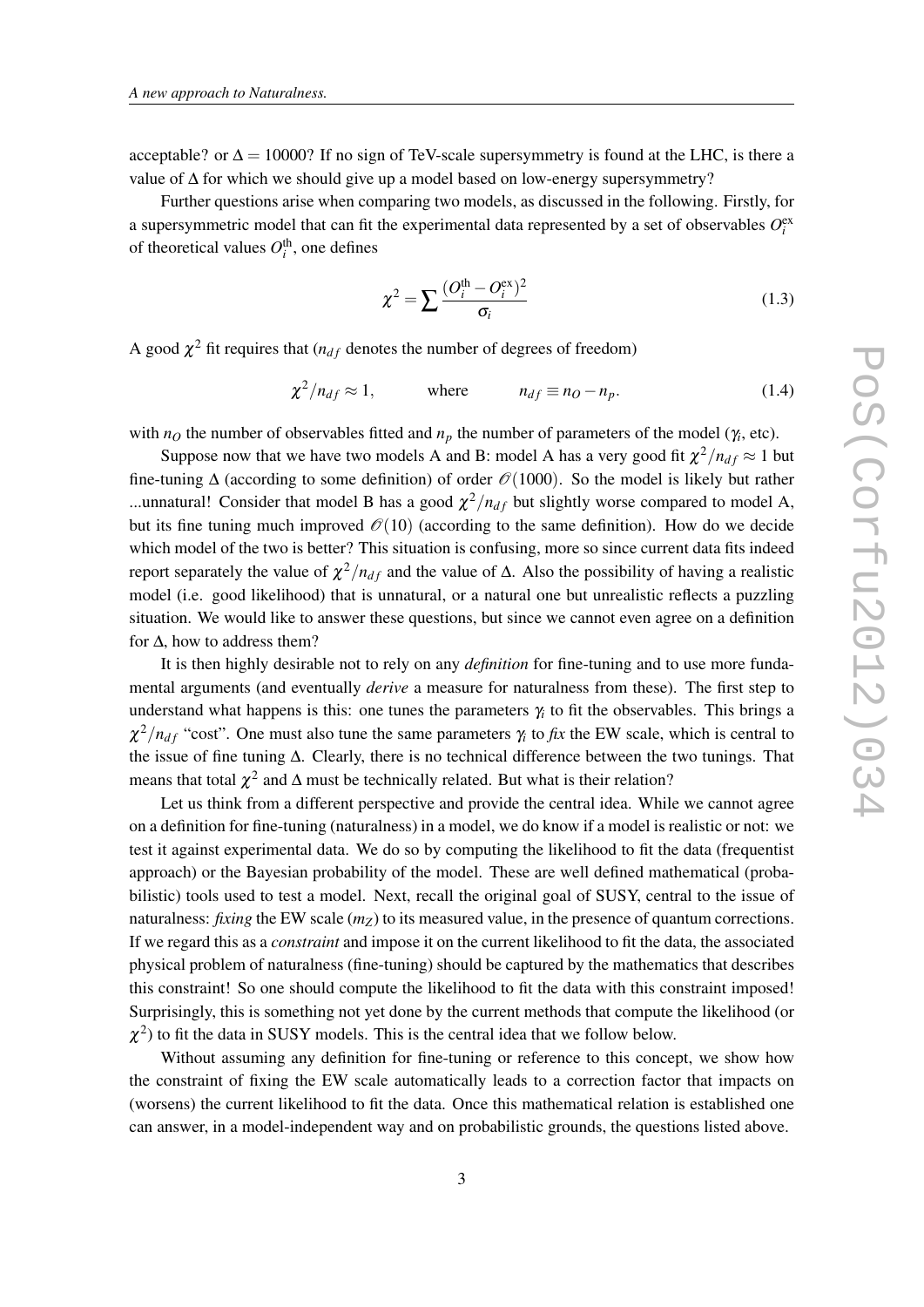#### <span id="page-3-0"></span>2. A new approach: how "constrained" likelihood accounts for naturalness.

Let us then compute the likelihood to fit the data in a SUSY model under the mathematical constraint of fixing the electroweak scale to its measured value, in the presence of quantum corrections. The constraint encodes the physics behind the naturalness problem, and leads to a new perspective on this issue. Firstly note that in accurate data fits one usually performs a fit with the following observables (in a standard notation):

$$
\sin^2 \theta_{eff}^{lep}, \Gamma_Z, \, \delta a_\mu, \, m_h, \, m_W, \, \Omega_{DM}, \, BR(B \to X_s \gamma), \, BR(B_s \to \mu^+ \mu^-), \, BR(B_u \to \tau \nu), \, \Delta M_{B_s}. \, (2.1)
$$

However, fixing the EW scale to its accurately measured value  $(m_Z^0)$ , is not on this list, so the current likelihood tests of supersymmetric models do not account for this effect (constraint).

For each observable  $O_i$  denote the corresponding probability  $P(O_i|\gamma,\mathrm{y}),$  which is usually taken a Gaussian.  $P(O_i|\gamma, y)$  depends on parameters  $\gamma = \{\gamma_1, \gamma_2, ....\}$  introduced by SUSY and on other parameters too, like Yukawa couplings  $y = \{y_t, y_b, \dots\}$  that denote nuisance variables. These are variables that can be removed from the total likelihood by either maximizing it wrt to them (for γ*<sup>i</sup>* fixed) or by integrating over them wrt some measure. Since observables  $O_i$  are independent, one multiplies their probability distributions to obtain a total distribution  $\mathscr{L}(\text{data}|\gamma, y)$  where "data" stands for all observables. With "data" fixed,  $\mathscr L$  is a function of the sets  $\gamma$ , *y* only, so we denote it as  $\mathscr{L}(\text{data}|\gamma, y) \equiv L(\gamma, y)$ , with

$$
L(\gamma, y) = \prod_j P(O_j | \gamma, y); \qquad \gamma = \{m_0, m_{1/2}, \mu_0, m_0, A_0, B_0, \cdots\}; \qquad y = \{y_t, y_b, \cdots\}
$$
 (2.2)

One then computes the corresponding  $\chi^2 = -2 \ln L$ , by seeking a region of the parameter space where  $\chi^2/n_{df} \approx 1$  at the minimum, by tuning  $\gamma_j$  and  $y_k$  to fit observables  $O_i$ . If one remains true to the original goal of SUSY, one should impose on *L* the additional constraint of fixing the EW scale to the measured value  $m_Z^0$  and analyze its impact on *L*. This is what we shall do below. For technical details see the original papers [[1](#page-11-0)].

We start with the scalar potential of supersymmetric models  $(H_{1,2}$  higgs doublets):

$$
V = m_1^2 |H_1|^2 + m_2^2 |H_2|^2 - (m_3^2 H_1 H_2 + h.c.) + (\lambda_1/2)|H_1|^4 + (\lambda_2/2)|H_2|^4 + \lambda_3 |H_1|^2 |H_2|^2
$$
  
+  $\lambda_4 |H_1 H_2|^2 + [(\lambda_5/2)(H_1 H_2)^2 + \lambda_6 |H_1|^2 (H_1 H_2) + \lambda_7 |H_2|^2 (H_1 H_2) + h.c.]$  (2.3)

Some  $\lambda_j$  are non-zero only at quantum level (considered here). Introduce effective couplings  $\lambda$ , *m* 

$$
\begin{aligned} \lambda &\equiv \lambda_1/2\cos^4\beta + \lambda_2/2\sin^4\beta + (\lambda_3 + \lambda_4 + \lambda_5)/4\sin^2 2\beta + (\lambda_6\cos^2\beta + \lambda_7\sin^2\beta);\\ m^2 &\equiv m_1^2\cos^2\beta + m_2^2\sin^2\beta - m_3^2\sin 2\beta, \end{aligned} \tag{2.4}
$$

We also denote  $v^2 \equiv \langle h_1^0 \rangle^2 + \langle h_2^0 \rangle^2$ . Then the EW minimum conditions determine *v* and tan  $\beta$ :

$$
v - (-m^2/\lambda)^{1/2} = 0
$$
, and  $\tan \beta - \tan \beta_0(\gamma, y, v) = 0$ . (2.5)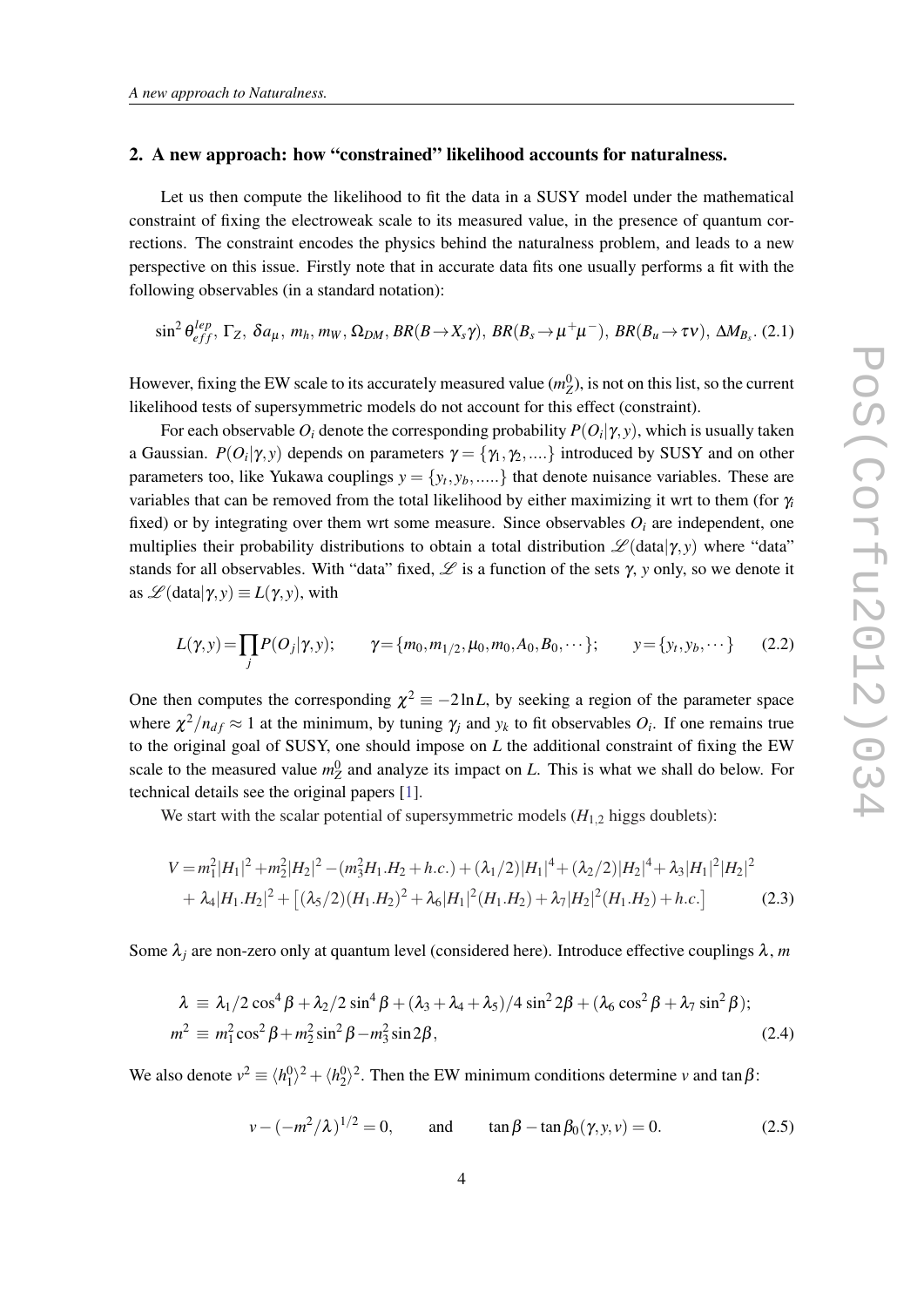<span id="page-4-0"></span>where  $\beta_0$  is the root of the second minimum condition. Let us denote

$$
\tilde{v}(\gamma, y, v, \beta) \equiv (-m^2/\lambda)^{1/2} \tag{2.6}
$$

which at the quantum level depends on the arguments shown.

The "constrained" likelihood, hereafter denoted  $L<sub>w</sub>$ , to fit the data and also to *fix* the electroweak scale to its value  $(m_Z^0)$  can be written in terms of the usual likelihood *L* to fit observables *other than* the EW scale itself, as follows:

$$
L_w(\gamma, y) = m_Z^0 \int dv \, d(\tan \beta) \, \delta \left[ v - \left( -m^2/\lambda \right)^{1/2} \right] \, \delta \left[ \tan \beta - \tan \beta_0(\gamma, y, v) \right] \, \delta(m_Z - m_Z^0) \, L(\gamma, y, v, \beta)
$$
\n
$$
= v_0 \, \delta \left[ v_0 - \tilde{v}(\gamma, y, v_0, \beta_0(\gamma, y, v_0)) \right] \, L(\gamma, y, v_0, \beta_0(\gamma, y, v_0))
$$
\n
$$
= \frac{v_0}{|\nabla \tilde{v}|_o} \, \delta \left[ n_i (\ln z_i - \ln z_i^0) \right] \, L(\gamma, y, v_0, \beta_0(\gamma, y, v_0)), \qquad \text{with} \qquad z_i \equiv \{ \gamma_i, y_k \}. \tag{2.7}
$$

with a sum over repeated index *i*;  $m_Z^0$  in front of the integral is a normalization factor and

$$
m_Z = (g_1^2 + g_2^2)^{1/2} v/2, \qquad m_Z^0 = (g_1^2 + g_2^2)^{1/2} v_0/2, \qquad v_0 = 246 \,\text{GeV}
$$
 (2.8)

 $m_Z$  is the theoretical mass of Z boson,  $m_Z^0$  is its measured value ( $\approx$  91.2 GeV) and  $g_1$ ,  $g_2$  are gauge couplings of U(1), SU(2). Under integral (2.7) two Dirac delta functions impose EW minimum conditions [\(2.5\)](#page-3-0). In the presence of these functions, the integrals over *v*, tan  $\beta$  are just a formal way to say that we solved the constraints of the EW minimum. Actually, the integral over *v* can be regarded as an integral over  $m_Z \propto v$  which is an observable of probability distribution  $\delta(m_Z - m_Z^0)$ ; the role of this delta function is to fix the EW scale to the measured value. Using  $\delta(m_Z - m_Z^0)$  is justified since  $m_Z$  is accurately measured. In the last step in (2.7) a Taylor expansion of  $\tilde{v}$  near  $v_0$ was done, and  $n_i$  are components of the normal to the surface:  $v_0 - \tilde{v}(\gamma, y, v_0, \beta_0(\gamma, y, v_0)) = 0$  which has the solution  $\gamma_j = \gamma_j^0$ ,  $y_k = y_k^0$ . So  $n_i = (\partial_i \tilde{v}/|\nabla \tilde{v}|)_o$  where subscript "o" indicates evaluation at  $\gamma_j^0, \gamma_k^0, |\nabla(\ldots)|_o$  denotes the gradient (in parameter space  $\ln \gamma_j$ ,  $\ln y_k$ ), evaluated again at  $\gamma_j^0, \gamma_k^0$  [[1](#page-11-0)].

From eq.(2.7), we conclude that the "constrained" likelihood  $L_w$  is nonzero if  $\gamma_j = \gamma_j^0$ ,  $y_k = y_k^0$ . These parameters are correlated by  $v_0 - \tilde{v}(\gamma^0, y^0, v_0, \beta_0(\gamma^0, y^0, v_0)) = 0$  so one could eliminate one of them (usually chosen to be  $\mu_0$ ). With this in mind, the result of the last equation becomes:

$$
L_w(\gamma^0, y^0) = \frac{L(\gamma^0; y^0, v_0, \beta_0(\gamma^0, y^0, v_0))}{\Delta_q(\gamma^0, y^0)}.
$$
\n(2.9)

where  $\Delta_q \equiv |\nabla \ln \tilde{v}|_o$ , giving

$$
\Delta_q(\gamma^0, y^0) = \left\{ \sum_{z_i = \{\gamma_j, y_k\}} \left(\frac{\partial \ln \tilde{v}}{\partial \ln z_i}\right)_o^2 \right\}^{\frac{1}{2}}
$$
(2.10)

where notice that the sum over  $z_i$  extends over both  $\gamma_1, \gamma_2, \dots$  and  $y_t, y_b, \dots$  parameters<sup>1</sup>.

<sup>&</sup>lt;sup>1</sup>In the last step in eq.(2.7) we used  $\ln z_i$  as fundamental variables instead of  $z_i$ , where  $z_i = \gamma_1, \gamma_2, ..., \gamma_n; y_t, y_b, ...$ ; this ensures dimensionless arguments under the last Dirac delta function. This equation can however be written in terms of  $\gamma_j$  and  $y_k$  after prior normalization of  $\gamma_j$  to some scale (like  $v_0$ , etc), to ensure they are dimensionless. In this case the expression of  $\Delta_q$  in eq. (2.10) is changed by replacing  $\ln \gamma_i \to \gamma_i/\nu_0$  and  $\ln y_k \to y_k$ .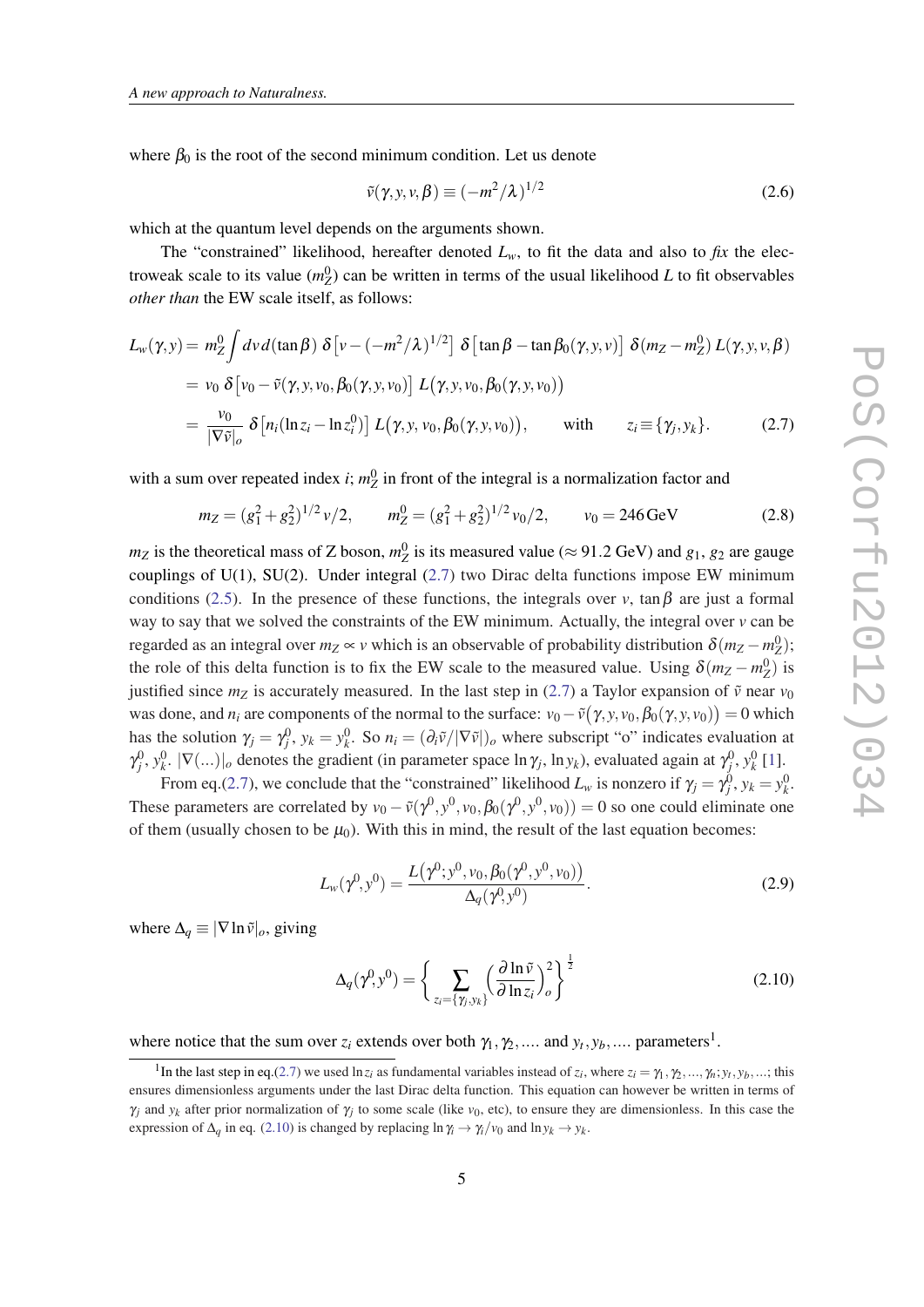<span id="page-5-0"></span>The result in [\(2.9\)](#page-4-0) shows that to maximize  $L_w$  one should maximize not the traditional likelihood *L* (as done in present data fits), but its *ratio* to the quantity ∆*<sup>q</sup>* that emerged above. Points in the parameter space with large  $\Delta_q$  can reduce the overall  $L_w$ . The presence of  $\Delta_q$  in the constrained  $L<sub>w</sub>$  is entirely due to imposing on the traditional likelihood *L*, of the constraint of fixing the EW scale in the presence of quantum corrections. Since this constraint encodes the physics of the naturalness problem, the quantity  $\Delta_q$  in ([2.9\)](#page-4-0) can only be interpreted as a model-independent measure of naturalness i.e. fine-tuning. It is for this reason that in the following we often refer to ∆*<sup>q</sup>* as "fine-tuning". We stress that ∆*<sup>q</sup>* is a quantity that was *derived* when computing *Lw*, and not an ad-hoc definition!  $\Delta_q$  of [\(2.9\)](#page-4-0) depends on SUSY parameters  $\gamma_i$  and on nuisance variables like Yukawa couplings  $y_k$ . This answers the question on the parameters with respect to which one should actually compute fine-tuning.

Further, using common assumptions such as Gaussian distributions for the observables, then  $\chi^2 = -\ln L$ , in which case the relation in [\(2.9\)](#page-4-0) can be rewritten as

$$
\chi^2_w = \chi^2 + 2\ln \Delta_q. \tag{2.11}
$$

A SUSY model that fits well the data *and* also fixes the EW scale must have total  $\chi^2_w/n_{df} \approx 1$ . Until now one would only try to satisfy the weaker condition  $\chi^2/n_{df} \approx 1$  associated with fixing observables other than *mZ*, and which is not easily satisfied in many SUSY models.

Relation (2.11) for  $\chi^2_w$  makes no distinction between tuning parameters to fit the EW scale or some other observable. Indeed, fixing the EW scale brings a  $\chi^2$  "cost" (2ln $\Delta_q$ ) for the model when  $\Delta_q > 1$ , just like any other observable. Eq.(2.11) also shows that we should actually minimize  $\chi^2_w$ , i.e. *the sum* of two contributions. A small  $\Delta_q$  is preferable, in agreement with the traditional physical intuition (although it does not have to be minimized on its own). Finally, eq.(2.11) answers the old question of how to compare two models: one with "good"  $\chi^2/n_{df}$  but "bad" fine-tuning and another with "not as good"  $\chi^2/n_{df}$  but "not as bad" fine-tuning: one should simply minimize and compare their *total*  $\chi^2_w/n_{df}$  which encodes the information of their likelihood to fit the data that includes the EW scale. In brief, naturalness is an intrinsic part of the likelihood to fit the data.

We can also derive a criterion for what is acceptable fine tuning in a SUSY model: we demand a good fit for the constrained likelihood, i.e.  $\chi^2_w/n_{df} \approx 1$  or so. This requires that

$$
\Delta_q < \exp(n_{df}/2) \tag{2.12}
$$

which should be comfortably respected (given the extra  $\chi^2$ -"cost" of other observables). We thus have an answer to the question regarding an upper bound for fine tuning, beyond which the model may not be regarded as "natural" anymore. This bound is general and independent of the model details other than its number of degrees of freedom  $n_{df}$ . In many popular SUSY models  $n_{df}$  is of order 10, meaning that an acceptable upper bound is somewhere in the region  $\Delta_q \ll \exp(5) \approx 150$ . What happens if  $\Delta_q \geq \exp(n_{df}/2)$ ? In that case  $\chi^2_w/n_{df}$  becomes larger than unity even before fixing observables other than the EW scale itself! Obviously, for a given value of  $\chi^2_w/n_{df}$  such as 2 or larger we have a poor fit and one is unable to fit the data and (fix) the EW scale at the same time. Then the model can be ruled out probabilistically.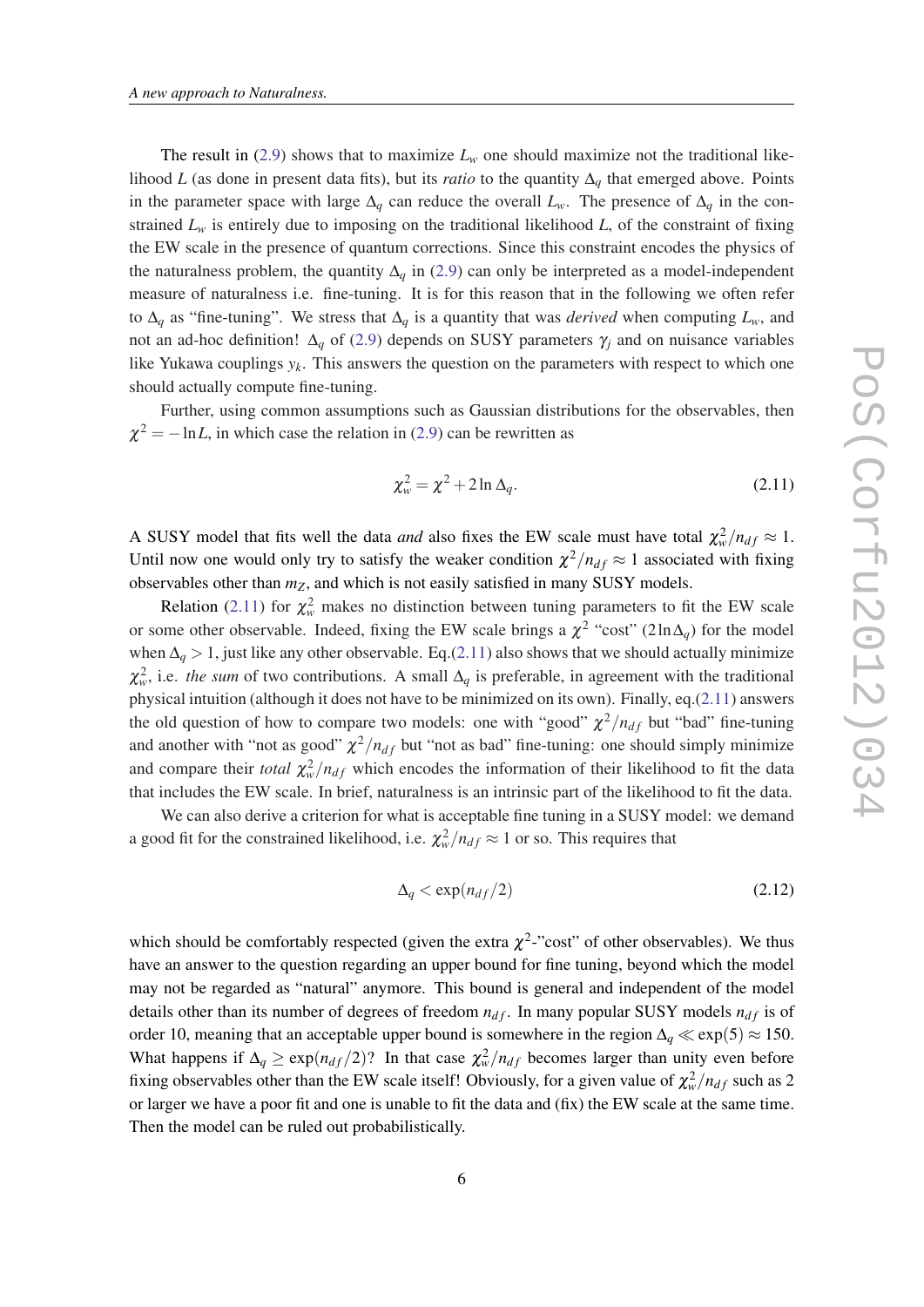<span id="page-6-0"></span>The relation of  $\chi^2_w$  to  $\Delta_q$  provided a probabilistic interpretation for  $^2\Delta_q$ . This helps us appreciate better the significance of a given value of  $\Delta_q$ . Suppose we have  $\Delta_q = 10^6$  so  $\chi^2_w$  receives a correction from fixing the EW scale equal to  $2 \ln 10^6 \approx 27.6$ . What does this mean? From eq.([1.3\)](#page-2-0), assuming that *one* particular observable is  $\approx$  5.25 $\sigma$  deviations from its central value would bring a correction to total  $\chi^2_w$  that is similar to that of  $\Delta_q = 10^6$ . By this argument we have the correspondence  $\Delta_q \approx 10^6 \leftrightarrow 5.25\sigma$ , and similarly  $\Delta_q \approx 1000 \leftrightarrow 3.5\sigma$  and  $\Delta_q \approx 100 \leftrightarrow 3\sigma$ , and so on. To see this in a broader context, remember that currently the disagreement between the muon anomalous magnetic moment in theory versus experiment is about  $3\sigma$  deviations [\[10](#page-12-0)]. According to the above correspondence this is similar to having  $\Delta_q \approx 100$ . We shall discuss shortly the numerical values of ∆*<sup>q</sup>* in popular SUSY models.

#### 3. How the Bayesian approach accounts for naturalness.

Here we show how to extend our previous results to the Bayesian approach to fit the data, based on [\[2\]](#page-11-0) (section 2) reviewed here. In this approach, one computes the Bayesian probability ("evidence")  $p$ (data) of a model, given the data. Here  $p$ (data) is an integral over the parameter space  $\gamma_i$  (and eventually  $y_k$  too) of the product between the likelihood *L* and the initial probability distributions  $p(\gamma)$  ("priors") for the parameters

$$
p(\text{data}) = \int d\gamma_1 \dots d\gamma_n \, p(\gamma) \, L(\gamma, y, v, \beta) \tag{3.1}
$$

This result for  $p$ (data) is used to compare the relative probability (viability) of different models.

To extend our results we simply use (3.1) with the replacement  $L \rightarrow L_w$ . Eq.[\(2.7\)](#page-4-0) that imposes the constraint of fixing the EW scale, is multiplied by  $p(\gamma)$  and integrated over  $\gamma_i$ . The result is<sup>3</sup>

$$
p(\text{data}) = m_Z^0 \int d\gamma_1 \dots d\gamma_n \ p(\gamma) \ dv \ d(\tan \beta)
$$
  
\n
$$
\times \delta \left[ v - \tilde{v}(\gamma, y, v, \beta) \right] \delta \left[ \tan \beta - \tan \beta_0(\gamma, y, v) \right] \delta(m_Z - m_Z^0) \ L(\gamma, y, v, \beta)
$$
  
\n
$$
= v_0 \int d\gamma_1 \dots d\gamma_n \ p(\gamma, y) \ \delta \left[ v_0 - \tilde{v}(\gamma, y, v_0, \beta_0(\gamma, y, v_0)) \right] \ L(\gamma, y, v_0, \beta_0(\gamma, y, v_0))
$$
  
\n
$$
= \int_{\Sigma} dS_{\ln \gamma} \frac{1}{|\nabla_{\ln \gamma} \ln \tilde{v}|} \ L(\gamma, y, v_0, \beta_0(\gamma, y)) \ \gamma_1 \dots \gamma_n \ p(\gamma), \qquad \Sigma : v_0 = \tilde{v}(\gamma, y, v_0, \beta_0(\gamma, y, v_0))
$$

This is just a *global* version in parameter space of the local result in ([2.7](#page-4-0)), [\(2.9\)](#page-4-0); in deriving this result, the priors are spectators. The integral above is over the surface  $\Sigma$  defined by *v*<sub>0</sub> −  $\tilde{v}(\gamma, y, v_0, \beta_0(\gamma, y, v_0)) = 0$ . Note the emergence of the suppression factor  $|\nabla_{\ln \gamma} \ln \tilde{v}| = \Delta_q$  where  $\Delta_q$  is that given by eq.[\(2.10](#page-4-0)) but with the sum restricted to  $\gamma$  parameters ( $\nabla_{\ln \gamma}$  denotes the gradient computed wrt ln  $\gamma_i$  variables). If one integrated (3.3) over Yukawa (nuisance) parameters too,

$$
\int_{R^n} f(z_1, ..., z_n) \, \delta(g(z_1, ..., z_n)) \, dz_1 \dots dz_n = \int_{S_{n-1}} dS_{n-1} \, f(z_1, ..., z_n) \, \frac{1}{|\nabla_{z_i} g|} \tag{3.2}
$$

<sup>&</sup>lt;sup>2</sup>A probabilistic interpretation for the inverse of  $\Delta$  was suggested, on physical grounds, in [[9](#page-12-0)].

<sup>&</sup>lt;sup>3</sup>One can also use that (the surface integral is over *S* defined by  $g = 0$ ):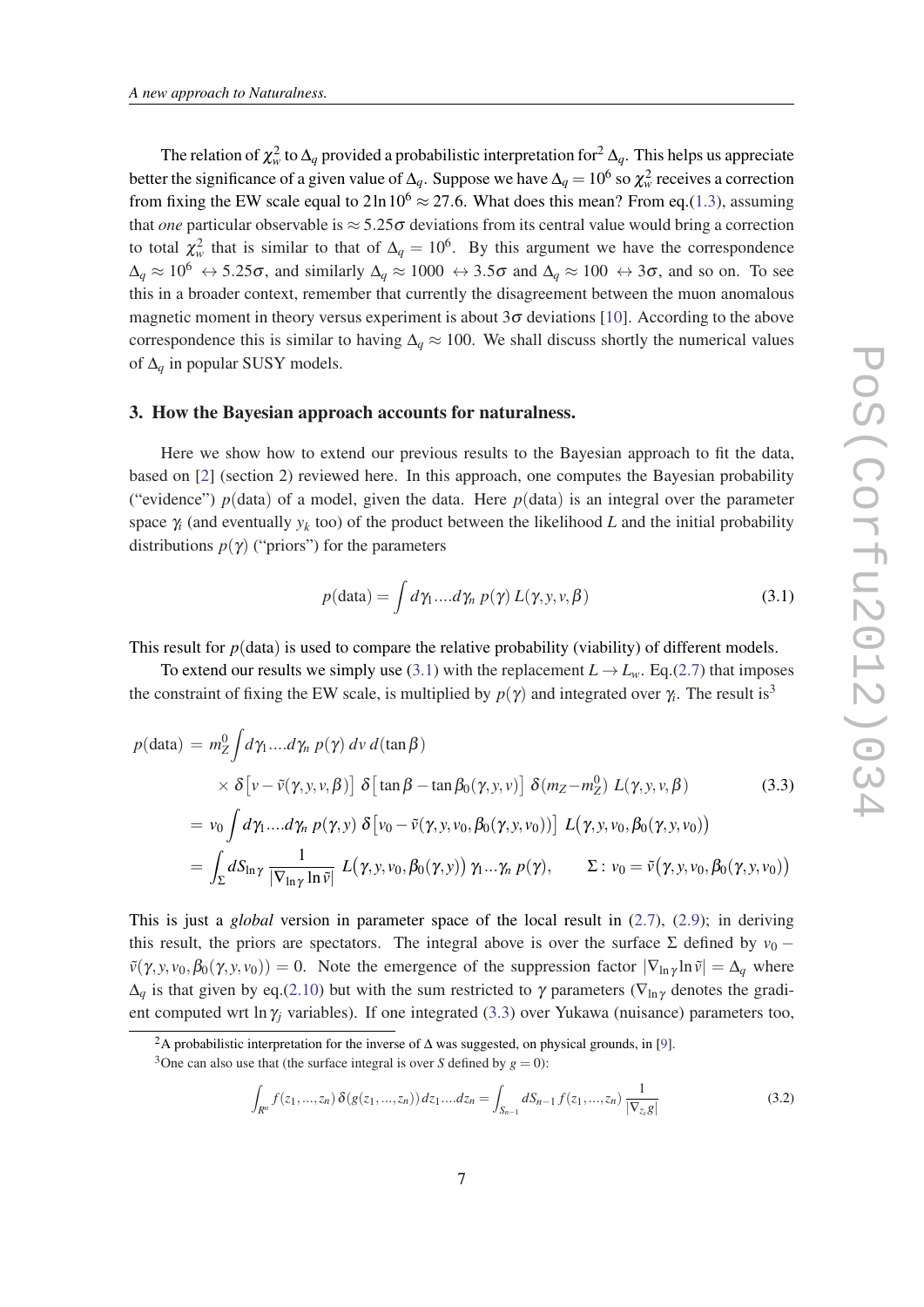then  $\Delta_q$  is exactly that of eq.([2.10](#page-4-0)) [[2](#page-11-0)]. The  $1/\Delta_q$  factor under the integral of  $p(\text{data})$  in the last line of ([3.3](#page-6-0)) acts as an extra prior and is solely due to the constraint of fixing the EW scale via  $\delta(m_Z - m_Z^0)$ , as also seen in the local case. By comparing this result for *p*(data), evaluated numerically for different models, one decides which model is more likely, while taking into account the effect of 1/∆*<sup>q</sup>* associated with naturalness. Finally, eq.[\(3.3](#page-6-0)) simplifies further for logarithmic priors,  $p(\gamma) = 1/(\gamma_1 \gamma_2 \ldots \gamma_n)$ .

Let us mention an equivalent form of the result in [\(3.3\)](#page-6-0) which is

$$
p(\text{data}) = \int_{\Sigma} dS_{\gamma} \frac{1}{|\nabla_{\gamma} \ln \tilde{\nu}|} L[\gamma, y, v_0, \beta_0(\gamma, y, v_0)] p(\gamma)
$$
 (3.4)

where the gradient  $\nabla_{\gamma}$  and  $dS_{\gamma}$  are defined with respect to parameters  $\gamma_i$  instead of ln $\gamma_i$  used in ([3.3\)](#page-6-0). In this case  $\Delta_q$  changes accordingly,  $\Delta_q = |\nabla_\gamma \ln \tilde{v}|$ .

Unlike the "frequentist" approach discussed in the previous section, current data fits in the Bayesian approach already include the "cost" of naturalness in their results. Early attempts were based on a choice of priors that go like  $1/\Delta$  where  $\Delta$  was an ad-hoc definition for fine-tuning wrt a given parameter [\[11](#page-12-0)]. That meant that points that were badly fine-tuned wrt that particular choice of fine-tuning, were giving a smaller contribution to global  $p$ (data). More recently, a so-called "Jacobian factor" was identified to account for a similar effect [[12,](#page-12-0) [13](#page-12-0)], starting from assumptions similar to those used here (see [\[13](#page-12-0)] for more details). It would be interesting to establish the exact relation of this Jacobian factor to the factor  $1/\Delta_q$  that we identified above to account for naturalness. This ends our discussion on the Bayesian approach and on how  $\Delta_q$  emerges in this case.

### 4. The minimal value of  $\Delta_q$  in supersymmetric models and its impact on  $\chi^2_w/n_{df}$ .

The next step in this analysis is to answer what values ∆*<sup>q</sup>* of eq.([2.10\)](#page-4-0) takes in current SUSY models. We then examine the impact it has on total  $\chi^2_w/n_{df}$ , see eq.([2.11\)](#page-5-0). Can one satisfy condition  $(2.12)$  $(2.12)$  $(2.12)$ ? To this purposes we use the results in [[2](#page-11-0)]. For related studies see [\[15](#page-13-0), [16](#page-13-0), [17](#page-13-0), [19](#page-13-0), [20](#page-13-0), [21](#page-13-0), [22](#page-14-0)] and for recent data fits in SUSY models see [[17,](#page-13-0) [18](#page-13-0)]. We use eq.([2.10\)](#page-4-0) evaluated wrt to the SUSY parameters  $\gamma_i$  only, listed below for each model considered; this restriction underestimates  $\Delta_q$ , so from this point of view our analysis is conservative. The models considered here are [\[23](#page-14-0)]:

• the constrained MSSM model (CMSSM), of parameters  $\gamma_j \equiv \{m_0, m_{1/2}, \mu_0, A_0, B_0\}$ , in a standard notation for soft masses of squarks and sleptons  $(m_0)$ , gaugino  $(m_{1/2})$ , usual  $\mu$  term  $(\mu_0)$ , trilinear  $(A<sub>0</sub>)$  and bilinear  $(B<sub>0</sub>)$  SUSY-breaking terms.

• the NUHM1 model: this is a CMSSM-like model but with Higgs masses in the ultraviolet (uv) different from  $m_0$ ,  $m_{h_1}^{uv} = m_{h_2}^{uv} \neq m_0$ , with parameters  $\gamma_j \equiv \{m_0, m_{1/2}, \mu_0, A_0, B_0, m_{h_1}^{uv}\}.$ 

• the NUHM2 model: this is a CMSSM-like model with non-universal Higgs mass,  $m_{h_1}^{uv} \neq m_{h_2}^{uv} \neq m_0$ , with independent parameters  $\gamma_j \equiv \{m_0, m_{1/2}, \mu_0, A_0, B_0, m_{h_1}^{uv}, m_{h_2}^{uv}\}.$ 

• the NUGM model: this is a CMSSM-like model with non-universal gaugino masses  $m_{\lambda_i}$ ,  $i =$ 1,2,3, with  $\gamma_j = \{m_0, \mu_0, A_0, B_0, m_{\lambda_1}, m_{\lambda_2}, m_{\lambda_3}\}.$ 

• the NMSSM model: compared to the CMSSM, in this case there is an additional gauge singlet, so  $\gamma_j = \{m_0, m_{1/2}, \mu_0, A_0, B_0, m_{1/2}, m_S\}$  where  $m_S$  is the singlet soft mass.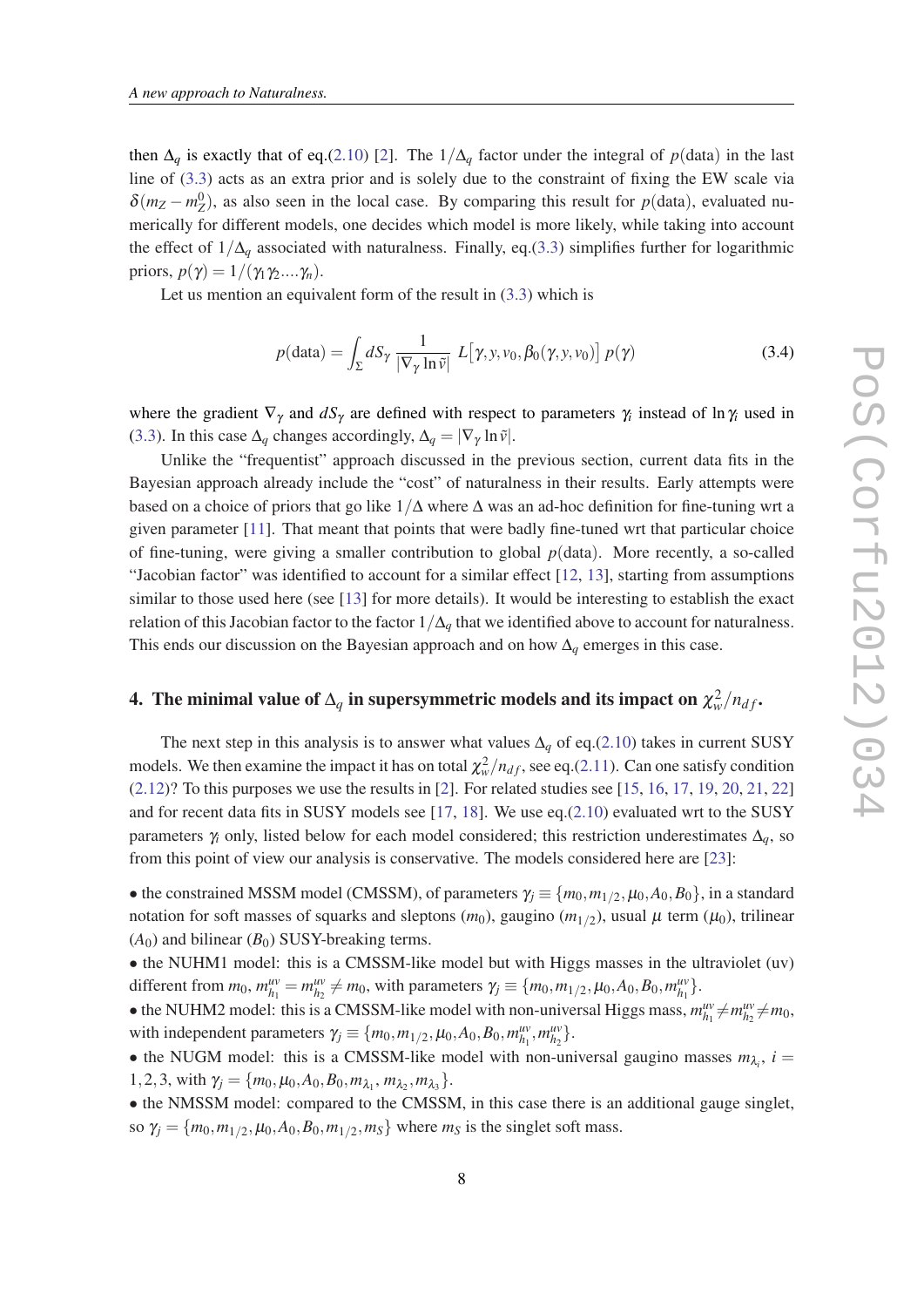

Figure 1: ∆*<sup>q</sup>* versus *Mhiggs* in various models, from ref.[\[2](#page-11-0)]; lightest grey (0) area: excluded by SUSY mass bounds; darker grey (1): excluded by  $b \to s\gamma$ ,  $B \to \mu^+\mu^-$ ,  $\delta\rho$ ; dark grey (2): excluded by condition  $\delta a_\mu \ge 0$ . Area inside the closed contour: allowed by data and with  $2\sigma$  deviation of *g*−2:  $\delta a_\mu \leq (25.5 + 2 \times 8)10^{-10}$ ;  $δa<sub>μ</sub><sup>max</sup>$  is shown colour encoded. Area outside closed contour:  $δa<sub>μ</sub><sup>max</sup> ≤ (25.5 – 2×8)10<sup>-10</sup> (2σ)$ . Only in the NUGM is one close to satisfying the *g*−2 constraint within 2σ, not too surprising given its non-universal gaugino masses. In all plots the dark matter relic density was computed [\[14](#page-13-0)] and can be fitted within  $3\sigma$  [\[2](#page-11-0)]. For similar plots in NMSSM or GNMSSM see [\[15](#page-13-0)] while for the GNMSSM in the limit of a massive gauge singlet (integrated out) see plots in [\[16](#page-13-0)].

• the general NMSSM model (GNMSSM): this is an extension of the NMSSM with a bilinear superpotential term,  $MS^2$ , where *S* is the singlet superfield. So we have one more parameter  $(M)$  in addition to the parameters of the NMSSM.

In all models a complete scan over the entire parameter space  $\gamma_i$  is performed [\[2\]](#page-11-0) including tan  $\beta$ with standard experimental constraints<sup>4</sup>. The result for  $\Delta_q$  (computed at two-lop using SOFTSUSY [[24\]](#page-14-0)), is plotted in Figure 1 as a function of the SM-like higgs mass  $m_h$  (computed at two-loop leading log), for each model, except the NMSSM, GNMSSM cases. Notice the log scale in the plots (on OY axis), indicating an approximately exponential increase of ∆*<sup>q</sup>* wrt *m<sup>h</sup>* [\[19](#page-13-0)]. We find it interesting that if one also computed ∆ defined by ([1.1\)](#page-1-0), the plots have an identical form to those for ∆*q*, but only slightly shifted along OY axis, to a lower ∆ by a factor between 1 and 2.

From Figure 1, after fixing the higgs mass to its measured value  $m_h \approx 126$  GeV at the LHC [[25\]](#page-14-0) one immediately identifies in each model the *minimal* value of ∆*<sup>q</sup>* obtained after scanning the whole parameter space. The results are summarized in Table 1 for minimal ∆*<sup>q</sup>* and its corresponding  $\delta \chi^2 = 2 \ln \Delta_a$  contribution, for  $m_h$  near the pre-LHC bound (115 GeV) and for the current value (126 GeV). The results in this table include additional numerical results for the NMSSM and also GNMSSM models for which we did not display the plots of ∆*<sup>q</sup>* as a function of *mh*, but used instead

<sup>&</sup>lt;sup>4</sup>For the experimental data used see table 1 of [[2](#page-11-0)]. The muon  $\delta a_\mu$  is not imposed but shown separately in Figures 1.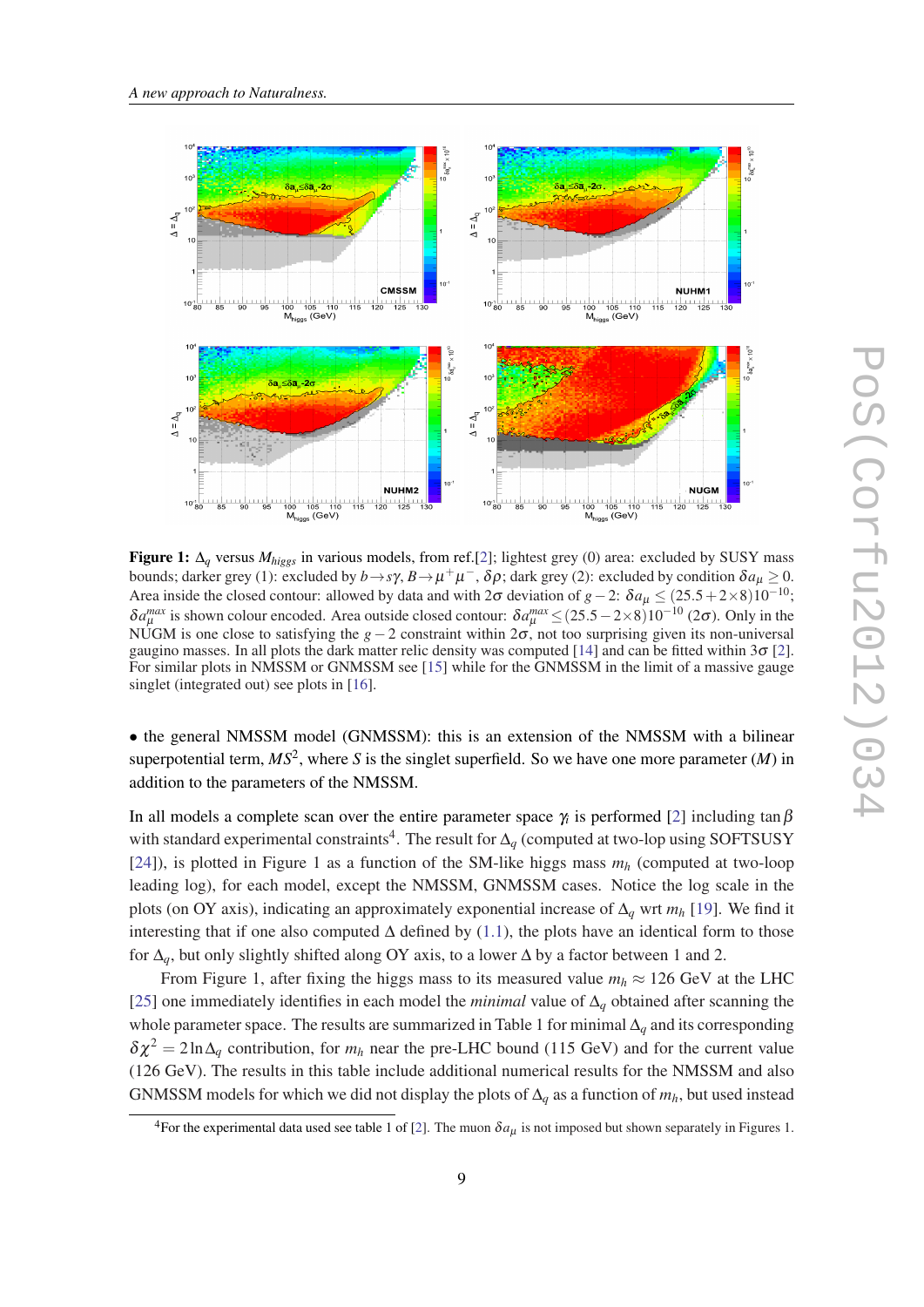| Model         | $n_{n}$ |           |     | Approx $\Delta_q(115)$ $\delta \chi^2(115)$ $\Delta_q(126)$ $\delta \chi^2(126)$ $n_{df}$ |      |       |        | $\chi^2_{w}/n_{df}(126)$ |
|---------------|---------|-----------|-----|-------------------------------------------------------------------------------------------|------|-------|--------|--------------------------|
| <b>CMSSM</b>  | 5       | $2$ -loop |     | 15 5.42                                                                                   | 1800 | 14.99 | 9      | 2.66                     |
| NUHM1         | 6       | $2$ -loop | 100 | 9.21                                                                                      | 1500 | 14.63 | 8      | 2.83                     |
| NUHM2         | 7       | $2$ -loop | 85  | 8.89                                                                                      | 1300 | 14.34 | 7      | 3.05                     |
| <b>NUGM</b>   | 7       | $2$ -loop |     | 15 5.42                                                                                   | 1000 | 13.82 | $\tau$ | 2.97                     |
| <b>NMSSM</b>  | 6       | $1-loop$  | 12  | 4.97                                                                                      | >200 | 10.59 | 8      | 2.32                     |
| <b>GNMSSM</b> |         | $1-loop$  | 12  | 4.97                                                                                      | 27   | 6.59  | 7      | 1.94                     |

Table 1: The correction  $\delta \chi^2 = 2 \ln \Delta_q(\gamma)$ , the number of parameters  $n_p$  and degrees of freedom  $n_{df}$  in SUSY models, for  $m_h \approx 115$  GeV corresponding to the pre-LHC bound and for  $m_h \approx 126$  GeV. For 115 GeV, one had  $\delta \chi^2/n_{df} < 1$ , thus leaving the possibility of having  $\chi^2_w/n_{df} \approx 1$ . For the 126 GeV value,  $\delta \chi^2/n_{df} > 1$ in all models above, except the GNMSSM where this is close to unity. This means that the requirement of a good fit  $(\chi^2_w/n_{df} \approx 1)$  is already violated by the fixing of the EW scale alone, before considering the additional  $\chi^2$  cost of other observables. Assuming these give the usual  $\chi^2/n_{df} \approx 1$  i.e. a good fit, adding the impact of  $\delta \chi^2$  leads to the total  $\chi^2_w/n_{df}$  displayed in the last column.  $n_{df}$  may vary, depending on the exact number of observables fitted. The numerical values of ∆*<sup>q</sup>* are from [[2\]](#page-11-0) (first 4 models) and correspond to the plots in Figure 1, while for GNMSSM and NMSSM we used the results in [\[15](#page-13-0)] and [\[17](#page-13-0)].

the results of [\[15](#page-13-0)], [\[17](#page-13-0)]. Although not shown in the table, for all models  $\delta \chi^2$  shown varies by  $\approx 1$ for a similar sign variation of the higgs mass by 1 GeV.

The results in Table 1 show that  $\Delta_q$  has a significant impact on the overall quality of the fit (i.e. the value of  $\chi^2_w/n_{df}$ ) since it brings corrections  $\delta \chi^2/n_{df} > 1$  for models other than the GNMSSM. This means that the requirement of a good fit  $(\chi^2_w/n_{df} \approx 1)$  is already violated by the fixing of the EW scale alone, before considering the additional  $\chi^2$  cost of other observables. So naturalness, encoded by the constraint of fixing the EW scale, has a very significant  $\chi^2_w$  cost. Assuming (ideally) a good fit under current experimental constraints, i.e.  $\chi^2/n_{df} \approx 1$ , one finds that overall  $\chi^2_w/n_{df} > 2.3$  in the models discussed. An exception is the GNMSSM model, where this result is improved mildly ( $\approx$  1.94).

There is another interesting aspect in Table 1. While in some models ∆*<sup>q</sup>* at 126 GeV decreases relative to the CMSSM case, the correction  $\delta \chi^2 / n_{df}$  and total  $\chi^2_w / n_{df}$  can actually increase (!), because of the stronger effect of decreasing  $n_{df}$  (larger  $n_p$ ). Thus, unless it is very significant, a reduction of ∆*<sup>q</sup>* due to new physics (more parameters) does not necessarily lead to a reduction of  $\chi^2_w/n_{df}$  and a better fit. In GNMSSM the reduction of  $\Delta_q$  is significant enough and  $\chi^2_w/n_{df}$  is improved relative to the CMSSM (for a recent GNMSSM study see [\[26\]](#page-14-0)).

#### 5. Conclusions

Our conclusions are best summarized by listing the old, unanswered questions in the introduction on the problem of fine-tuning in SUSY models, together with the answers that we found.

• Is there a relation between naturalness and the likelihood to fit the data, and if so, can we *derive*, on mathematical grounds, an expression for fine-tuning?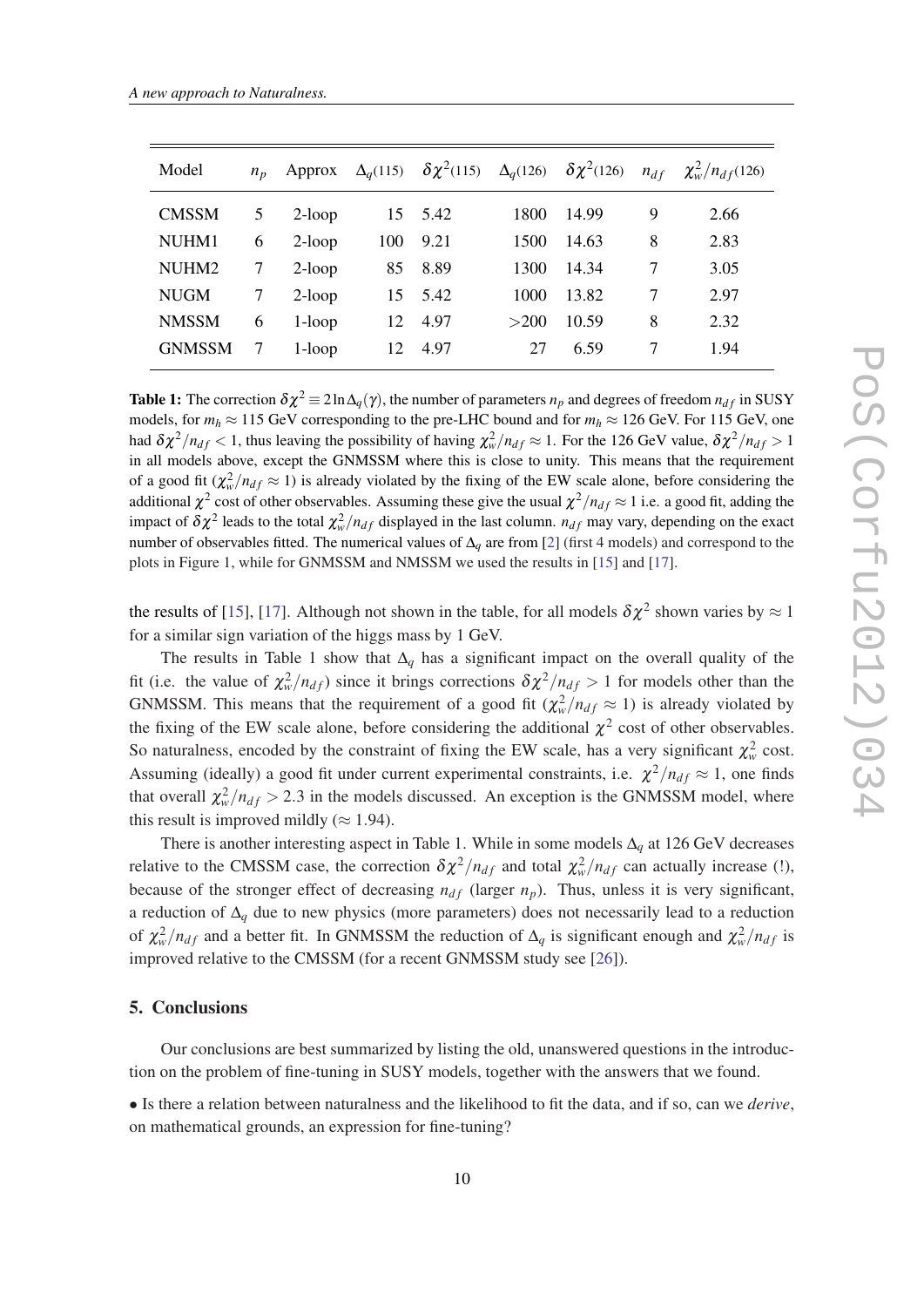To answer this, one should recall the original goal of SUSY, central to the physical problem of naturalness (fine-tuning): to *fix* the EW scale to its measured value, in the presence of quantum corrections (while assuming the model is valid up to the Planck scale). If we regard this as a *constraint* and impose it on the current likelihood to fit the data the associated physical problem of naturalness (fine-tuning) should be captured by the mathematics that describes the constraint. We computed the "constrained" likelihood  $L<sub>w</sub>$  by imposing this constraint on the likelihood  $L$  to fit the data (other than the EW scale) and found that  $L_w = L/\Delta_q$ . So one should maximize  $L_w$ , not *L*. The factor  $\Delta_q$  is due to this constraint alone, so it encodes the mathematical effect of the naturalness; thus, it can only be regarded as a *derived* fine-tuning expression. Rather surprisingly, current data fits (in the frequentist approach) do no account for this (suppressing) effect on the likelihood, thus leading to more optimistic results.

• What are the parameters with respect to which ∆*<sup>q</sup>* should be computed?

In the literature it is often unclear whether to include Yukawa couplings among these parameters. If one computes the constrained likelihood  $L<sub>w</sub>$  as explained, there is no choice: these parameters include both the SUSY parameters and the nuisance variables (Yukawa couplings, etc) as well. One can maximize  $L<sub>w</sub>$  wrt Yukawa (SUSY parameters fixed) and thus eliminate them. Alternatively, one can marginalize  $L_w$  over nuisance variables in which case  $\Delta_q$  is computed with respect to the SUSY parameters only.

• What is an "acceptable" value for ∆*<sup>q</sup>* identified above?

The relation between the likelihoods  $L_w = L/\Delta_q$ , has a correspondent in  $\chi^2_w = \chi^2 + 2\ln\Delta_q$  (assuming  $\chi^2 = -2 \ln L$ ). So total  $\chi^2_w$  accounts for tuning the parameters to fix both the usual observables *and* the EW scale, and it makes no distinction between these tunings which are treated on equal footing, as it should be the case. In particular, electroweak scale ("fine") tuning is nothing but  $\chi^2$ "cost"! In other words, naturalness is an intrinsic part of the likelihood to fit the data that includes the EW scale. For a good fit one should then have a *total*  $\chi^2_w/n_{df} \approx 1$  where  $n_{df}$  is the number of degrees of freedom. This implies a necessary bound  $\Delta_q < \exp(n_{df}/2)$ , which should be comfortably respected (i.e.  $\Delta_q \ll \exp(n_{df}/2)$ , since often  $\chi^2/n_{df}$  is itself close to unity). For the popular models discussed this means  $\Delta \ll 90$  ( $n_{df} \leq 9$ ).

#### • Can we rule out supersymmetric models based on the size of the quantity ∆*<sup>q</sup>* alone?

The answer is yes; when  $\Delta_q \gg \exp(n_{df}/2)$  then the total  $\chi^2_w/n_{df}$  is so poor that the model cannot fit the data anymore and is ruled out. Note however that the addition of new physics, that can actually be beyond the LHC reach, could reduce ∆*q*, as seen for the "general NMSSM" (GNMSSM) model.

• Does ∆*<sup>q</sup>* have a physical meaning?

The relation  $\chi^2_w = \chi^2 + 2\ln\Delta_q$  gives  $\Delta_q$  a probabilistic interpretation. A value of say  $\Delta_q = 10^6$  has an effect on  $\chi^2_w$  similar to one observable that contributes to  $\chi^2_w$  being  $\approx 5.25\sigma$  deviations from the central value. By the same rule,  $\Delta_q = 100$  is equivalent to a deviation of  $\approx 3\sigma$ , which is the order of deviation of the muon magnetic moment.

• How can we compare two models and decide which is better: one that has a very good  $\chi^2$  fit in the traditional sense, but significant fine tuning and one that has a nearly-as-good  $\chi^2$  fit but less fine-tuning ?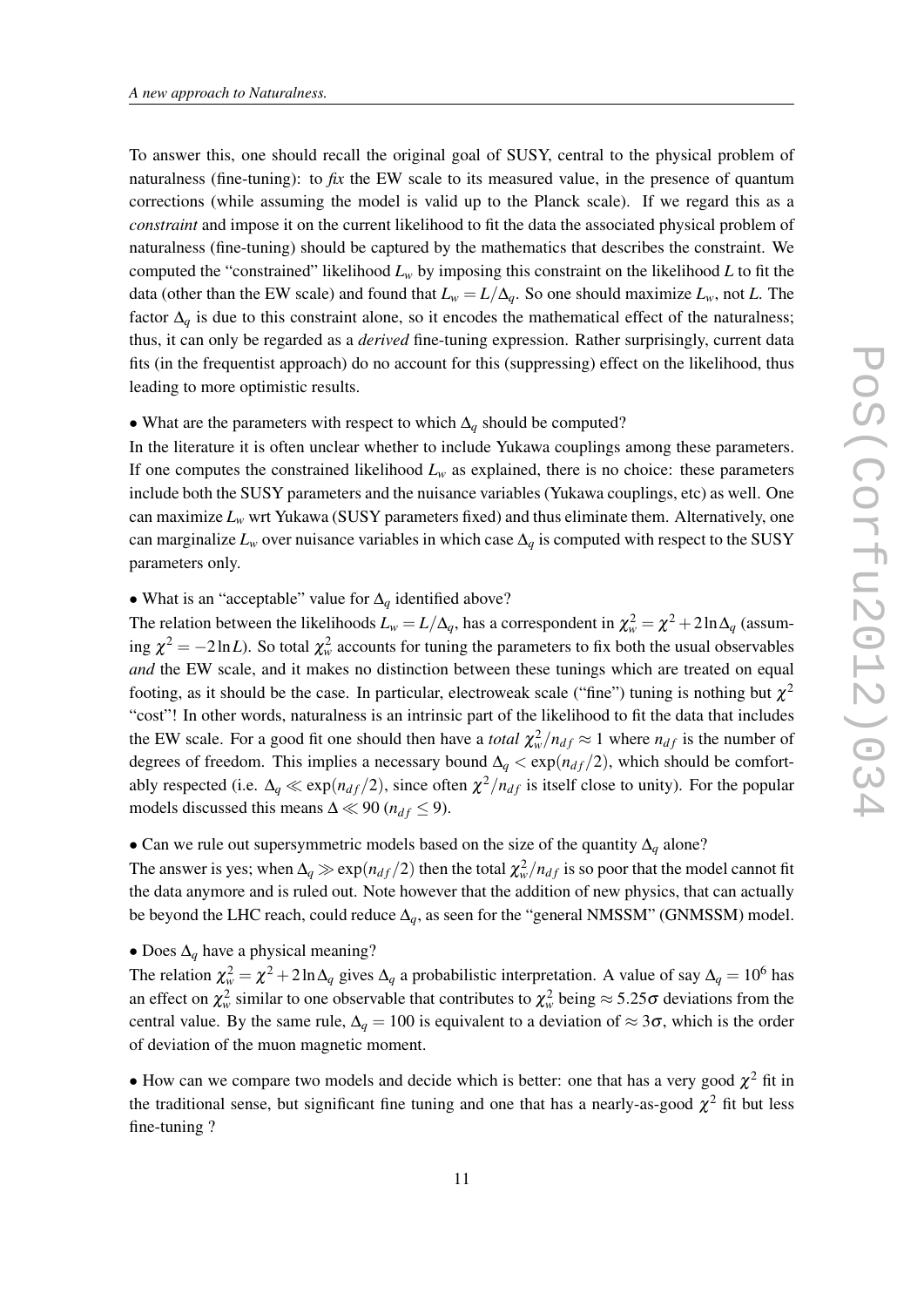<span id="page-11-0"></span>The question arises since accurate data fits usually report separately  $\chi^2/n_{df}$  and fine tuning  $\Delta$  computed according to some *definition*. We showed that to compare such models, one should actually compare their total  $\chi^2_w/n_{df}$ , and this answers the question above. This is the 'frequentist' case. In the Bayesian approach one compares instead the "constrained" probabilities of the two models *p*(data) that contain an additional 1/∆<sub>*q*</sub> factor under their integral. This factor again emerges (as an extra prior) from the naturalness constraint of fixing the EW scale at quantum level.

• How can one reduce  $\Delta_q$  and also  $\chi^2_w/n_{df}$  to improve the data fits of SUSY models?

The easiest way to reduce  $\Delta_q$  is to increase the effective quartic higgs coupling  $\lambda$ , whose small value is at the origin of large  $\Delta_q$  in most SUSY models<sup>5</sup>. One can increase  $\lambda$  by new physics (supersymmetric!) beyond the MSSM higgs sector [[27\]](#page-14-0) and possibly beyond the LHC reach too! The new physics can be represented by additional massive states that couple to the higgs sector: singlets, SU(2) doublets, additional massive *U*(1) boson, etc. However, adding new physics increases the number of parameters (reduces  $n_{df}$ ). Therefore, unless the reduction in  $\Delta_q$  is very significant (to  $\Delta_q$  < 10 or so), the total  $\chi^2_w/n_{df}$  can actually increase due to the reduced  $n_{df}$  and to the mild (log) dependence of  $\chi^2_w$  on  $\Delta_q$ . Of all models discussed (MSSM or NMSSM-like) only the GNMSSM model had  $\Delta_q$  < 10; this model emerges as the one with the best chance of a good fit  $(\chi^2_w/n_{df})$  in the sense discussed above.

• Can one compare the relative viability of two models based on the values of ∆*<sup>q</sup>* alone?

The answer is negative. It is the total  $\chi^2_w/n_{df}$  that matters when comparing models, not  $\Delta_q$  alone. This is because one model can have a smaller  $\Delta_q$  (by adding more parameters) but a larger  $\chi^2_w/n_{dj}$ than in the second model (see previous point).

To conclude, naturalness in SUSY models is an intrinsic part of the likelihood to fit the experimental data that includes the EW scale. This helps address many open questions on this issue, as shown above. The results above indicate that for some popular SUSY models the value obtained for the corrected likelihood (i.e.  $\chi^2_w/n_{df}$ ) already questions their viability, except perhaps the case of GNMSSM. This can be investigated further by performing accurate data fits that evaluate the new  $\chi^2_w/n_{df}$  that we identified.

Acknowledgements: The author thanks Hyun Min Lee, Myeonghun Park and Graham Ross, for their collaboration on the original papers reviewed here (ref. [1, 2]). This work was supported by a grant of the Romanian National Authority for Scientific Research, CNCS - UEFISCDI, project number PN-II-ID-PCE-2011-3-0607.

#### References

- [1] D. M. Ghilencea, *Fixing the EW scale in supersymmetric models after the Higgs discovery,* arXiv:1302.5262 [hep-ph], submitted to Nuclear Physics B. D. M. Ghilencea and G. G. Ross, *The fine-tuning cost of the likelihood in SUSY models, Nucl. Phys. B* 868 (2013) 65 [arXiv:1208.0837 [hep-ph]].
- [2] D. M. Ghilencea, H. M. Lee and M. Park, *Tuning supersymmetric models at the LHC: A comparative analysis at two-loop level,* JHEP 1207 (2012) 046 [arXiv:1203.0569 [hep-ph]].

 $5$ For details on this issue, see first reference in [\[19](#page-13-0)].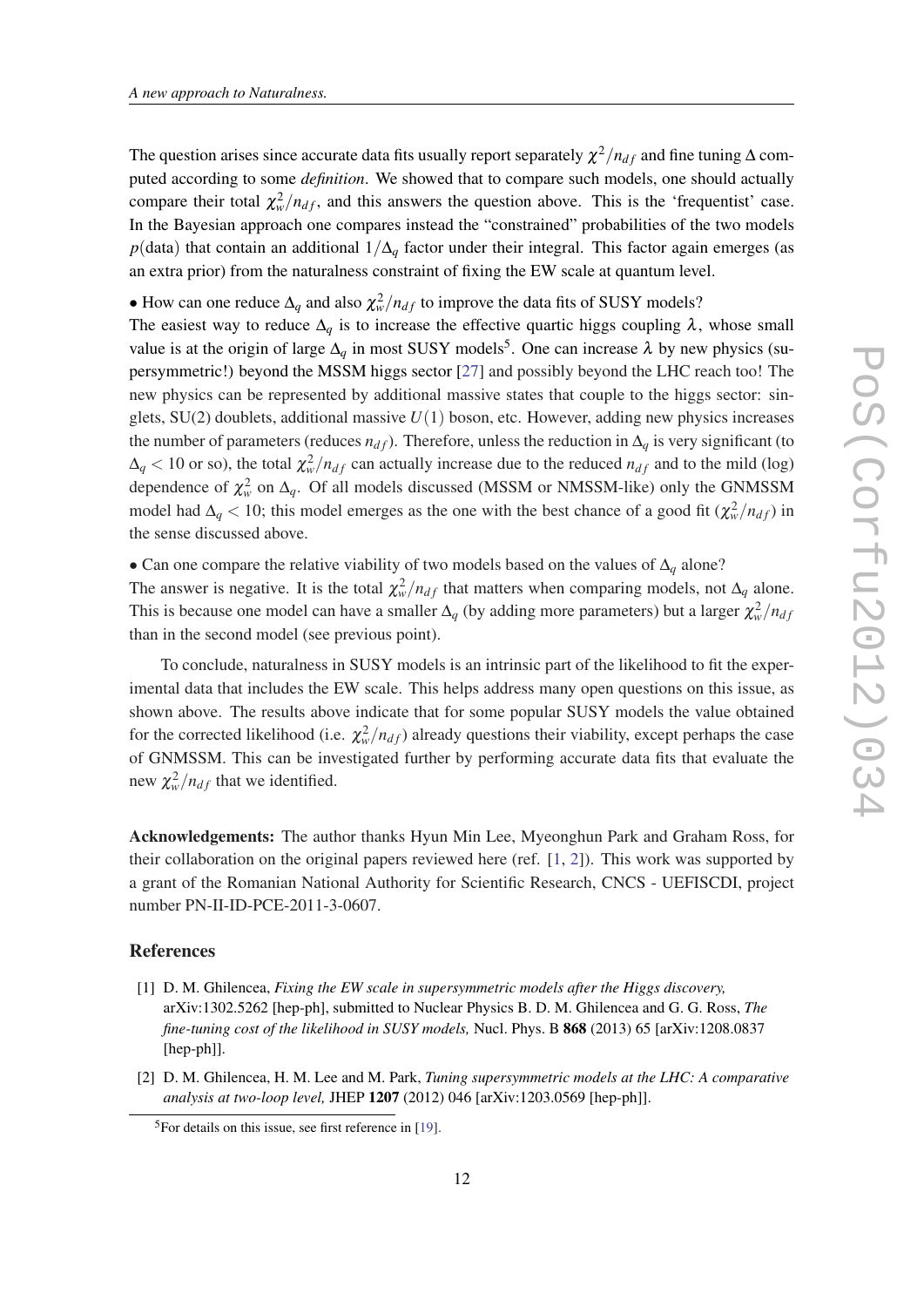- <span id="page-12-0"></span>[3] L. Susskind, *Dynamics of Spontaneous Symmetry Breaking in the Weinberg-Salam Theory,* Phys. Rev. D 20 (1979) 2619 and K. Wilson, as acknowledged in this paper.
- [4] G. 't Hooft: in *Recent Developments in Field Theories*, ed. G. 't Hooft et al., Plenum Press, New York, 1980, page 135.
- [5] W. A. Bardeen, *On naturalness in standard model,* FERMILAB-CONF-95-391-T. For detailed models, see for example: M. Shaposhnikov and D. Zenhausern, *Quantum scale invariance, cosmological constant and hierarchy problem,* Phys. Lett. B 671 (2009) 162 [arXiv:0809.3406 [hep-th]]. R. Armillis, A. Monin, M. Shaposhnikov and , *Spontaneously Broken Conformal Symmetry: Dealing with the Trace Anomaly,* arXiv:1302.5619 [hep-th]. K. A. Meissner and H. Nicolai, *Conformal Symmetry and the Standard Model,* Phys. Lett. B 648 (2007) 312 [hep-th/0612165]. *Effective action, conformal anomaly and the issue of quadratic divergences,* Phys. Lett. B 660 (2008) 260 [arXiv:0710.2840 [hep-th]]. F. Bezrukov *et al.*, *Higgs Boson Mass and New Physics,* JHEP 1210 (2012) 140 [arXiv:1205.2893 [hep-ph]] and references therein; R. Foot, A. Kobakhidze and R. R. Volkas, *Electroweak Higgs as a pseudo-Goldstone boson of broken scale invariance,* Phys. Lett. B 655 (2007) 156 [arXiv:0704.1165 [hep-ph]]; *Stable mass hierarchies and dark matter from hidden sectors in the scale-invariant standard model,* Phys. Rev. D 82 (2010) 035005 [arXiv:1006.0131 [hep-ph]]. R. Foot, A. Kobakhidze, K. L. McDonald and R. R. Volkas, *A Solution to the hierarchy problem from an almost decoupled hidden sector within a classically scale invariant theory,* Phys. Rev. D 77 (2008) 035006 [arXiv:0709.2750 [hep-ph]];
- [6] J. R. Ellis *et al.*, *Observables in Low-Energy Superstring Models,* Mod. Phys. Lett. A 1 (1986) 57. R. Barbieri and G. F. Giudice, *Upper Bounds on Supersymmetric Particle Masses,* Nucl. Phys. B 306 (1988) 63.
- [7] G. W. Anderson and D. J. Castano, *Measures of fine tuning,* Phys. Lett. B 347 (1995) 300 [hep-ph/9409419].
- [8] See section 4.6 in: P. Bechtle, T. Bringmann, K. Desch, H. Dreiner, M. Hamer, C. Hensel, M. Kramer and N. Nguyen, *Constrained Supersymmetry after two years of LHC data: a global view with Fittino,* JHEP 1206 (2012) 098 [arXiv:1204.4199 [hep-ph]].
- [9] P. Ciafaloni and A. Strumia, *Naturalness upper bounds on gauge mediated soft terms,* Nucl. Phys. B 494 (1997) 41 [hep-ph/9611204]. A. Strumia, *Naturalness of supersymmetric models,* hep-ph/9904247.
- [10] M. Davier, A. Hoecker, B. Malaescu, C. Z. Yuan and Z. Zhang, *Reevaluation of the hadronic contribution to the muon magnetic anomaly using new*  $e + e \rightarrow \pi + p$  *i+ pi- cross section data from BABAR,* Eur. Phys. J. C 66 (2010) 1 [arXiv:0908.4300 [hep-ph]].
- [11] B. C. Allanach, *Naturalness priors and fits to the constrained minimal supersymmetric standard model,* Phys. Lett. B 635 (2006) 123 [hep-ph/0601089].
- [12] B. C. Allanach, K. Cranmer, C. G. Lester and A. M. Weber, *Natural priors, CMSSM fits and LHC weather forecasts,* JHEP 0708 (2007) 023 [arXiv:0705.0487 [hep-ph]]. M. E. Cabrera, J. A. Casas and R. Ruiz de Austri, *Bayesian approach and Naturalness in MSSM analyses for the LHC,* JHEP 0903 (2009) 075 [arXiv:0812.0536 [hep-ph]]. M. E. Cabrera, J. A. Casas and R. Ruiz d Austri, *MSSM Forecast for the LHC,* JHEP 1005 (2010) 043 [arXiv:0911.4686 [hep-ph]]. S. S. AbdusSalam, B. C. Allanach, F. Quevedo, F. Feroz and M. Hobson, *Fitting the Phenomenological MSSM,* Phys. Rev. D 81 (2010) 095012 [arXiv:0904.2548 [hep-ph]].
- [13] S. Fichet, *Quantified naturalness from Bayesian statistics,* Phys. Rev. D 86 (2012) 125029 [arXiv:1204.4940 [hep-ph]]. C. Balazs, A. Buckley, D. Carter, B. Farmer and M. White, *Should we still believe in constrained supersymmetry?,* arXiv:1205.1568 [hep-ph].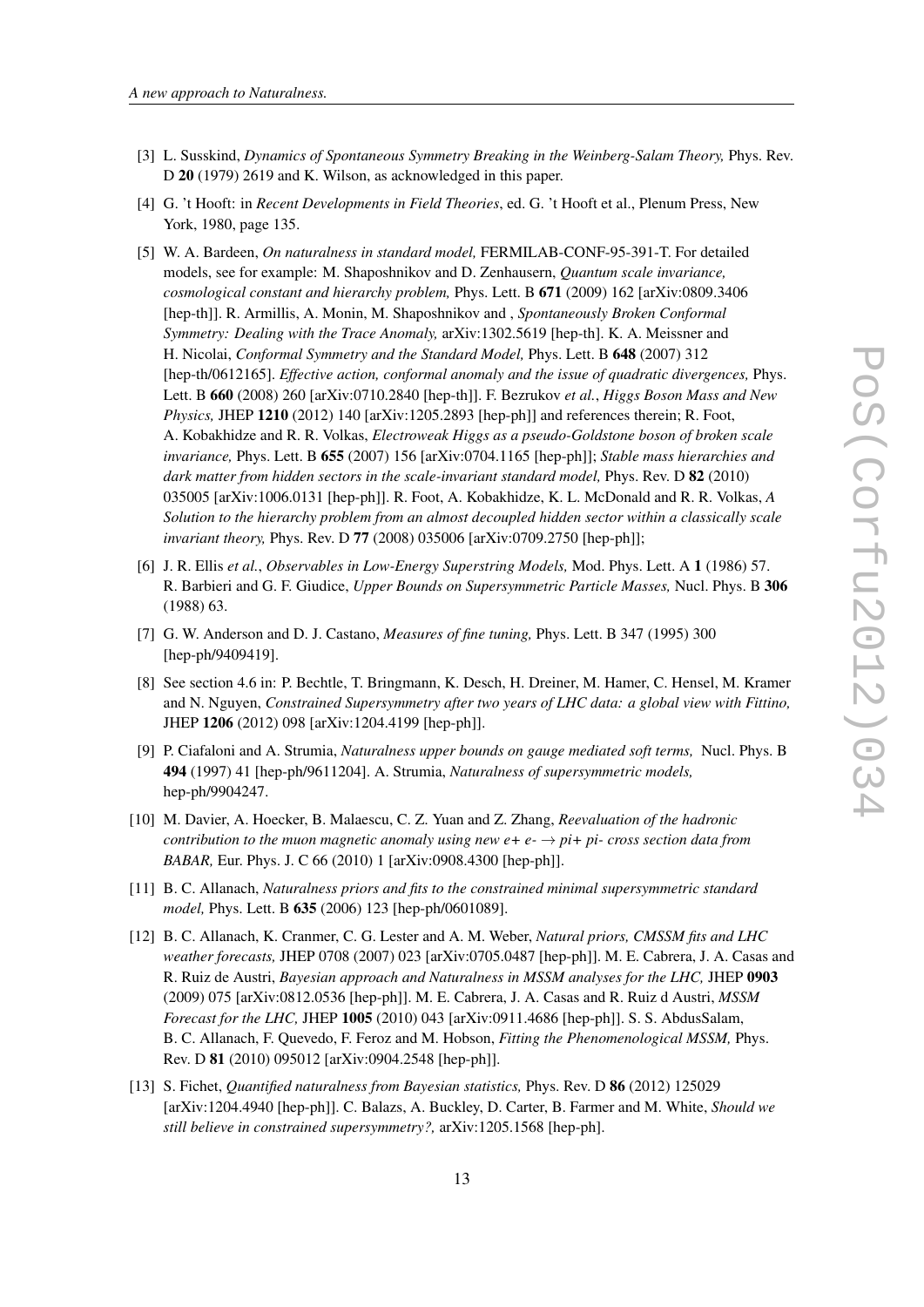- <span id="page-13-0"></span>[14] G. Belanger, F. Boudjema, A. Pukhov and A. Semenov, *MicrOMEGAs: A Program for calculating the relic density in the MSSM,* Comput. Phys. Commun. 149 (2002) 103 [hep-ph/0112278]. *micrOMEGAs: Version 1.3,* Comput. Phys. Commun. 174 (2006) 577 [hep-ph/0405253]. *MicrOMEGAs 2.0: A Program to calculate the relic density of dark matter in a generic model,* Comput. Phys. Commun. 176 (2007) 367 [hep-ph/0607059].
- [15] G. G. Ross, K. Schmidt-Hoberg and F. Staub, *The Generalised NMSSM at One Loop: Fine Tuning and Phenomenology,* JHEP 1208 (2012) 074 [arXiv:1205.1509 [hep-ph]]. G. G. Ross and K. Schmidt-Hoberg, *The Fine-Tuning of the Generalised NMSSM,* Nucl. Phys. B 862 (2012) 710 [arXiv:1108.1284 [hep-ph]].
- [16] S. Cassel, D. M. Ghilencea and G. G. Ross, *Fine tuning as an indication of physics beyond the MSSM,* Nucl. Phys. B 825 (2010) 203 [arXiv:0903.1115 [hep-ph]].
- [17] K. Kowalska, S. Munir, L. Roszkowski, E. M. Sessolo, S. Trojanowski and Y. -L. S. Tsai, *The Constrained NMSSM with a 125 GeV Higgs boson – A global analysis,* arXiv:1211.1693 [hep-ph].
- [18] P. Bechtle, T. Bringmann, K. Desch, H. Dreiner, M. Hamer, C. Hensel, M. Kramer and N. Nguyen, *Constrained Supersymmetry after two years of LHC data: a global view with Fittino,* JHEP 1206 (2012) 098 [arXiv:1204.4199 [hep-ph]]. M. E. Cabrera, J. A. Casas and R. R. de Austri, *The health of SUSY after the Higgs discovery and the XENON100 data,* arXiv:1212.4821 [hep-ph] and references therein. A. Fowlie *et al.*, *The CMSSM Favoring New Territories: The Impact of New LHC Limits and a 125 GeV Higgs,* Phys. Rev. D 86 (2012) 075010 [arXiv:1206.0264]. C. Strege, G. Bertone, F. Feroz, M. Fornasa, R. R. de Austri and R. Trotta, *Global Fits of the cMSSM and NUHM including the LHC Higgs discovery and new XENON100 constraints,* arXiv:1212.2636 [hep-ph]. G. Bertone, D. G. Cerdeno, M. Fornasa, R. Ruiz de Austri, C. Strege and R. Trotta, *Global fits of the cMSSM including the first LHC and XENON100 data,* JCAP 1201 (2012) 015 [arXiv:1107.1715 [hep-ph]]. C. Strege, G. Bertone, D. G. Cerdeno, M. Fornasa, R. Ruiz de Austri and R. Trotta, *Updated global fits of the cMSSM including the latest LHC SUSY and Higgs searches and XENON100 data,* JCAP 1203 (2012) 030. [arXiv:1112.4192 [hep-ph]]. B. C. Allanach, M. A. Parker, *Uncertainty in Electroweak Symmetry Breaking in the Minimal Supersymmetric Standard Model and its Impact on Searches For Supersymmetric Particles,* JHEP 1302 (2013) 064 [arXiv:1211.3231 [hep-ph]].
- [19] S. Cassel and D. M. Ghilencea, *A Review of naturalness and dark matter prediction for the Higgs mass in MSSM and beyond,* Mod. Phys. Lett. A 27 (2012) 1230003 [arXiv:1103.4793 [hep-ph]]. S. Cassel, D. M. Ghilencea and G. G. Ross, *Testing SUSY at the LHC: Electroweak and Dark matter fine tuning at two-loop order,* Nucl. Phys. B 835 (2010) 110 [arXiv:1001.3884 [hep-ph]]. *Testing SUSY,* Phys. Lett. B 687 (2010) 214 [arXiv:0911.1134 [hep-ph]].
- [20] D. Horton, G. G. Ross, *Naturalness and Focus Points with Non-Universal Gaugino Masses*, Nucl. Phys. B 830 (2010) 221 [arXiv:0908.0857 [hep-ph]].
- [21] P. H. Chankowski, J. R. Ellis and S. Pokorski, *The fine-tuning price of LEP,* Phys. Lett. B 423 (1998) 327 [arXiv:hep-ph/9712234]. P. H. Chankowski, J. R. Ellis, M. Olechowski and S. Pokorski, *Haggling over the finetuning price of LEP,* Nucl. Phys. B 544 (1999) 39 [arXiv:hep-ph/9808275]. G. L. Kane and S. F. King, *Naturalness implications of LEP results,* Phys. Lett. B 451 (1999) 113 [arXiv:hep-ph/9810374]. P. H. Chankowski, J. R. Ellis, K. A. Olive and S. Pokorski, *Cosmological fine tuning, supersymmetry, and the gauge hierarchy problem,* Phys. Lett. B 452 (1999) 28 [arXiv:hep-ph/9811284]. K. L. Chan, U. Chattopadhyay and P. Nath, *Naturalness, weak scale supersymmetry and the prospect for the observation of supersymmetry at the Tevatron and at the LHC,* Phys. Rev. D 58 (1998) 096004 [arXiv:hep-ph/9710473]. R. Barbieri and A. Strumia, *What is the limit on the Higgs mass?,* Phys. Lett. B 462 (1999) 144 [arXiv:hep-ph/9905281].